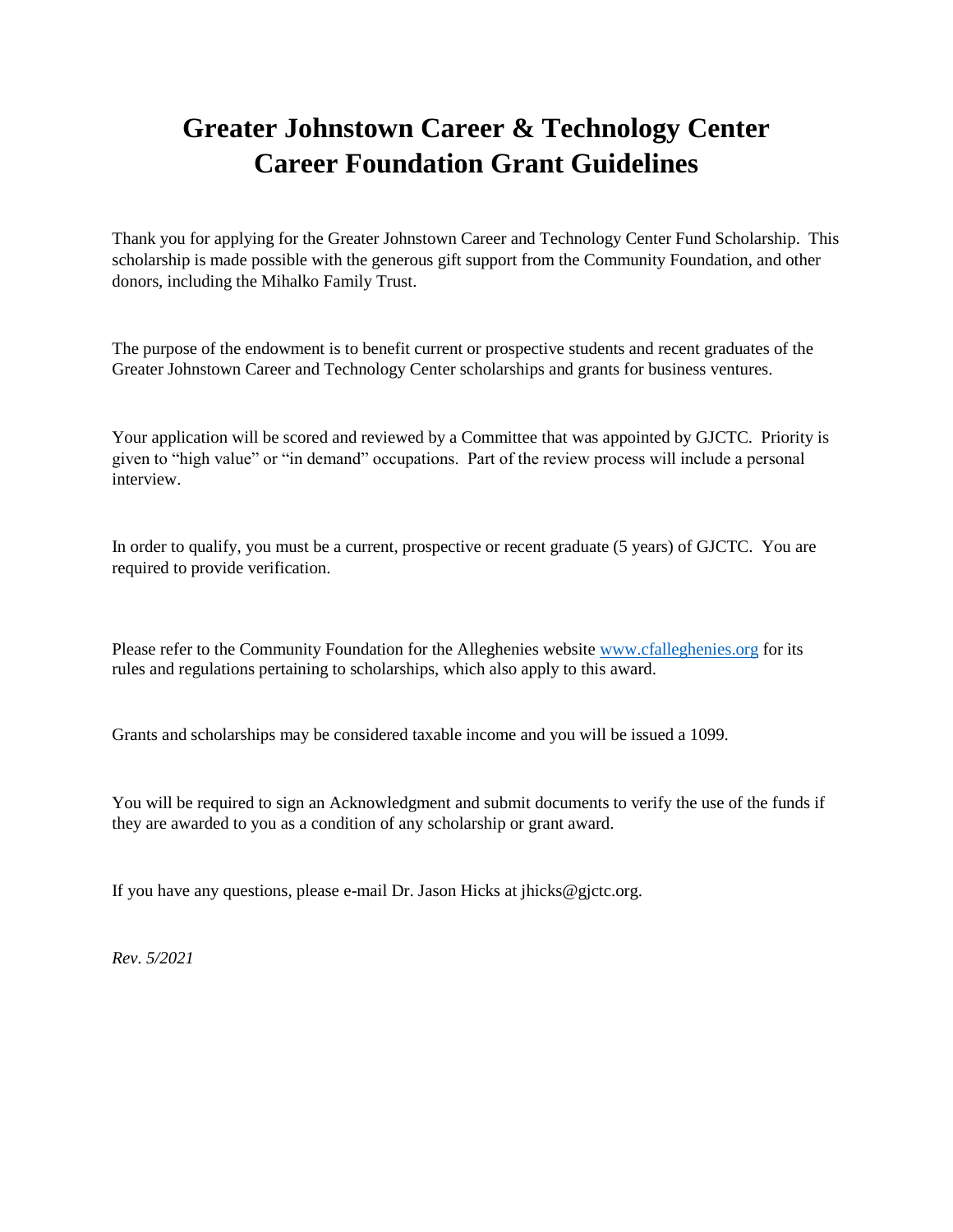## **Greater Johnstown Career & Technology Center Career Foundation Scholarship**

| Criteria:   | Applicant must be attending an Adult Education Program at GJCTC OR<br>Starting a business adventure i.e. entrepreneur<br>Be a GJCTC graduate within the past 5 years<br>Applicant must submit GJCTC transcripts and attendance records<br>Submission of all necessary paperwork must be included |
|-------------|--------------------------------------------------------------------------------------------------------------------------------------------------------------------------------------------------------------------------------------------------------------------------------------------------|
|             | Deadline for Application Submission: June 30, 2021                                                                                                                                                                                                                                               |
|             | Scholarships will be awarded no later than: August 13, 2021                                                                                                                                                                                                                                      |
| Mail/email: | Application and related documentation to be mailed to:<br><b>Attention Foundation Scholarship</b><br>Greater Johnstown Career & Technology Center<br>445 Schoolhouse Road, Johnstown, PA 15904<br>Or email to: Jason Hicks at $jhicks@gjctc.org$ .                                               |
|             |                                                                                                                                                                                                                                                                                                  |